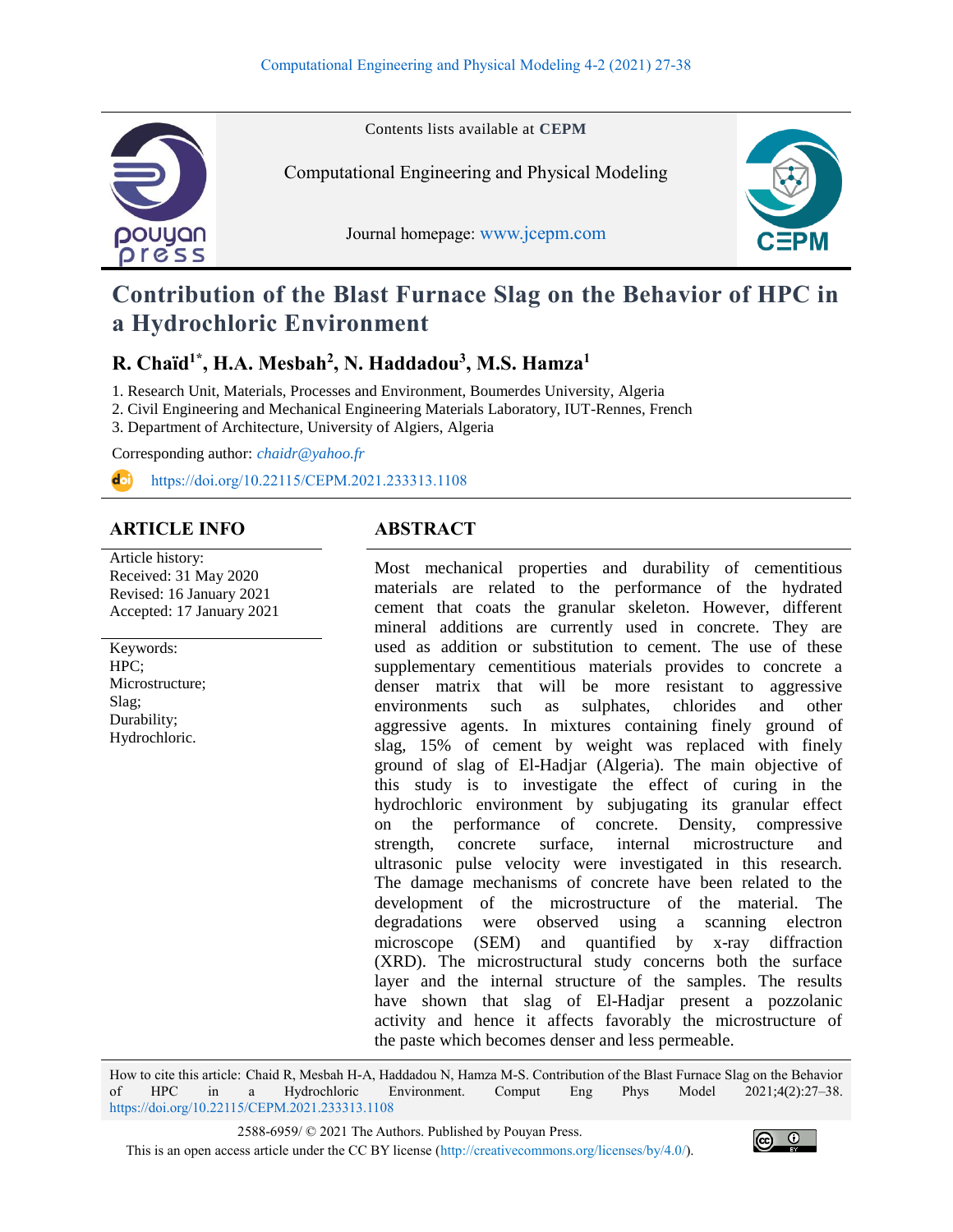# **1. Introduction**

Sustainable development requires a balance between development of infrastructure and environmental protection. The challenge to the cement and concrete industry is to produce a durable concrete at a competitive cost having minimal environmental impact [1].

However, in a more general way, the improvement of the  $CO<sub>2</sub>$  emissions budget of the cement can be more easily achieved by the partial substitution of a part of the clinker by other constituents presenting hydraulic and/or pozzolanic properties [2,3].

Given its availability, it is likely that blast furnace slag contributes to reducing greenhouse gas emissions, limiting energy consumption and optimizing the use of non-renewable natural resources [4]. In addition, the replacement of a portion of the clinker with slag leads to improve the performance of the concrete by modifying their microstructure, as much by their mechanical properties as by their durability [5,6].

A high-performance concrete with a correct concrete dosage and good compactness, these two prescriptions could effectively guarantee a certain durability of the concrete material exposed to chemically aggressive environments [7]. It goes without saying that these considerations represent the first versions of a sustainable development policy in construction projects [8]. For a cementitious material, it is first of all about mastering its "genesis". This amounts to controlling the hydration processes and predicting the kinetics of their evolution with the consequences on the properties of the material, in this case the porosity [9].

However, the majority of recent studies concerning the influence of mineral additions on the properties of concrete consider the binding activity of additions resulting from their physicochemical and chemical effects without taking into account the action of the granular effect [10,11]. For this purpose, and to accentuate this activity, we milled the slag to a specific blown surface area of 8500 cm<sup>2</sup> / g with a grinding passing entirely through the 80  $\mu$ m sieve.

This article reports on part of an ongoing research project on the reuse of mineral waste as an addition to cement for the development of sustainable concrete. We mainly examine the results of an experimental study on the effect of finely ground slag on the microstructure of hardened concrete in a hydrochloric salt environment. The evolution of the crystalline phases is analyzed by X-ray diffraction (XRD) and scanning electron microscope (SEM). The microstructural study concerns both the surface layer and the internal structure of the samples.

# **2. Used materials**

# 2.1. Cement

The Portland cement used is a CEM I 52.5 from the Saint Pierre Lacour plant, whose chemical and mineralogical compositions are reported in Table 1.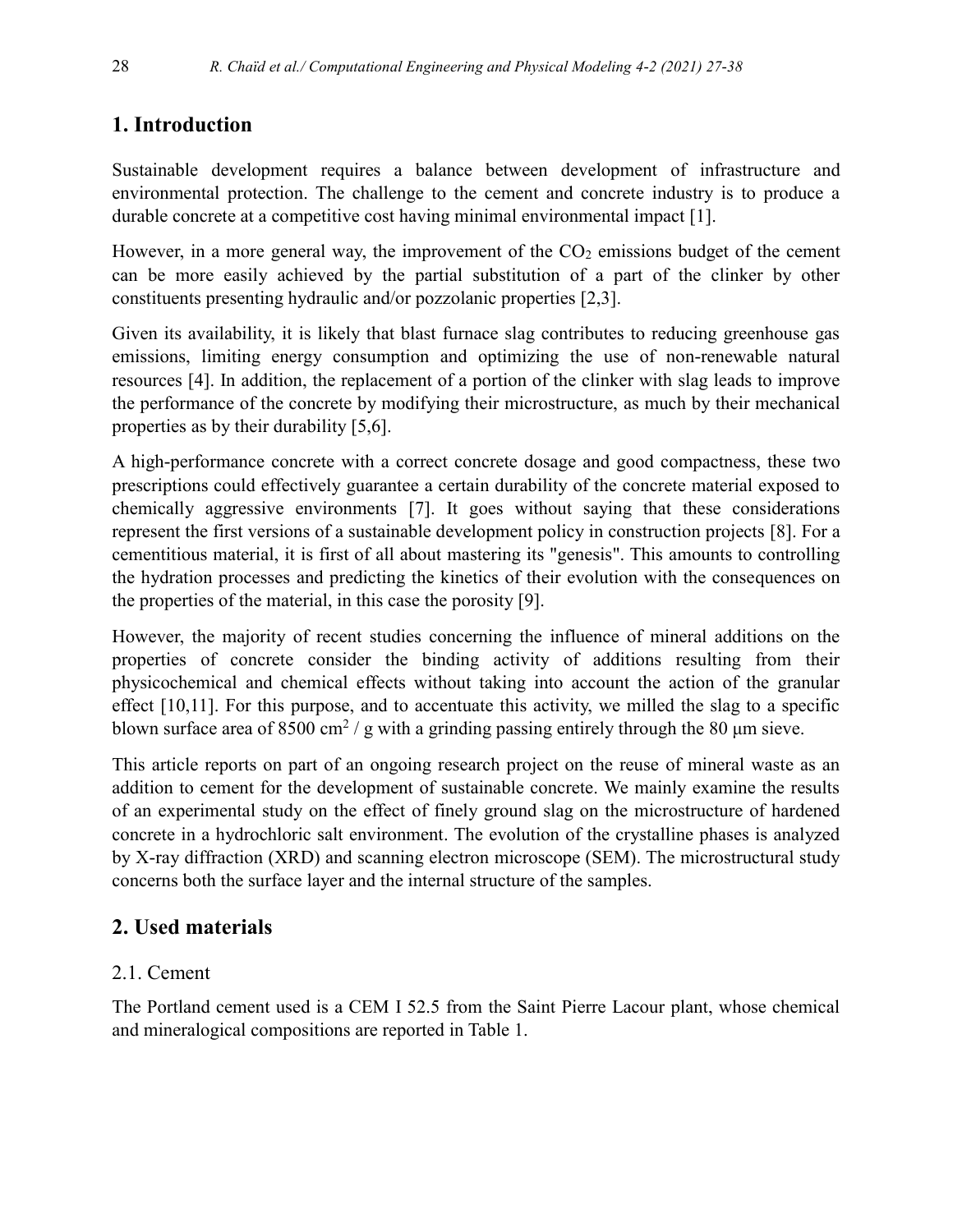| envinitum und immerant composition of CERT FO2.5 coment. |                  |                  |                  |                                                                           |      |        |        |                       |      |      |      |
|----------------------------------------------------------|------------------|------------------|------------------|---------------------------------------------------------------------------|------|--------|--------|-----------------------|------|------|------|
| Elements                                                 | CaO              | SiO <sub>2</sub> |                  | $ $ Al <sub>2</sub> O <sub>3</sub>   Fe <sub>2</sub> O <sub>3</sub>   MgO |      | $SO_3$ | $K_2O$ | $ $ Na <sub>2</sub> O | RI   | PAF  | CaOı |
| $\frac{6}{9}$                                            | 64.50            | 21.01            | 4.90             | 2.80                                                                      | 0.90 | 3.00   | 0.90   | 0.20                  | 0.20 | 1.10 | 0.45 |
| <b>Minerals</b>                                          | C <sub>3</sub> S | $C_2S$           | C <sub>3</sub> A | $C_4AF$                                                                   |      |        |        |                       |      |      |      |
| $\frac{6}{6}$                                            | 65.94            | 10.47            | 8.24             | 8.52                                                                      |      |        |        |                       |      |      |      |

**Table 1** Chemical and mineralogical composition of CEM I 52.5 cement.

### 2.2. Aggregates

The sand used is 0/3 alluvial sand having a fineness modulus of 2.47. Coarse aggregates are crushed gravel with fractions 3/8 and 8/15. However, obtaining the required characteristics for concrete is imperative through the development of its composition, which is to define the optimal mix of different aggregates.

## 2.3. Slag

Used slag is a by-product of the manufacture of cast iron. It comes from the factory of El-Hadjar (Annaba) Algeria; it is a sand of particle size 0/5 mm. Its chemical composition is shown in Table 2.

El-Hadjar slag (Algeria) has the advantage of being rather acidic, the CaO  $/$  SiO<sub>2</sub> ratio varies within the limits of 0.95 - 1.04; it is relatively stable.

#### **Table 2**

Chemical composition of the slag.

| Elements   CaO   SiO <sub>2</sub>   Al <sub>2</sub> O <sub>3</sub>   Fe <sub>2</sub> O <sub>3</sub>   MgO   SO <sub>3</sub>   K <sub>2</sub> O   Na <sub>2</sub> O   RI |                                                                        |  |  |  |  | PAF  |
|-------------------------------------------------------------------------------------------------------------------------------------------------------------------------|------------------------------------------------------------------------|--|--|--|--|------|
| $\frac{6}{9}$                                                                                                                                                           | $\vert$ 39.77   41.69   7.05   1.41   5.49   0.15   0.44   0.10   0.12 |  |  |  |  | 0.11 |

However, the sudden quench cooling of the slag under a jet of water, allows obtaining a vitrified state (amorphous). This explains the absence (or very low intensity) of diffraction lines in the Xray diffractogram (Figure 1) [12].



**Fig. 1.** Diffractogram of the slag.

The particle size analysis (Figure 2) carried out using a laser granulometer represents the partial and cumulative grain size curves of the slag.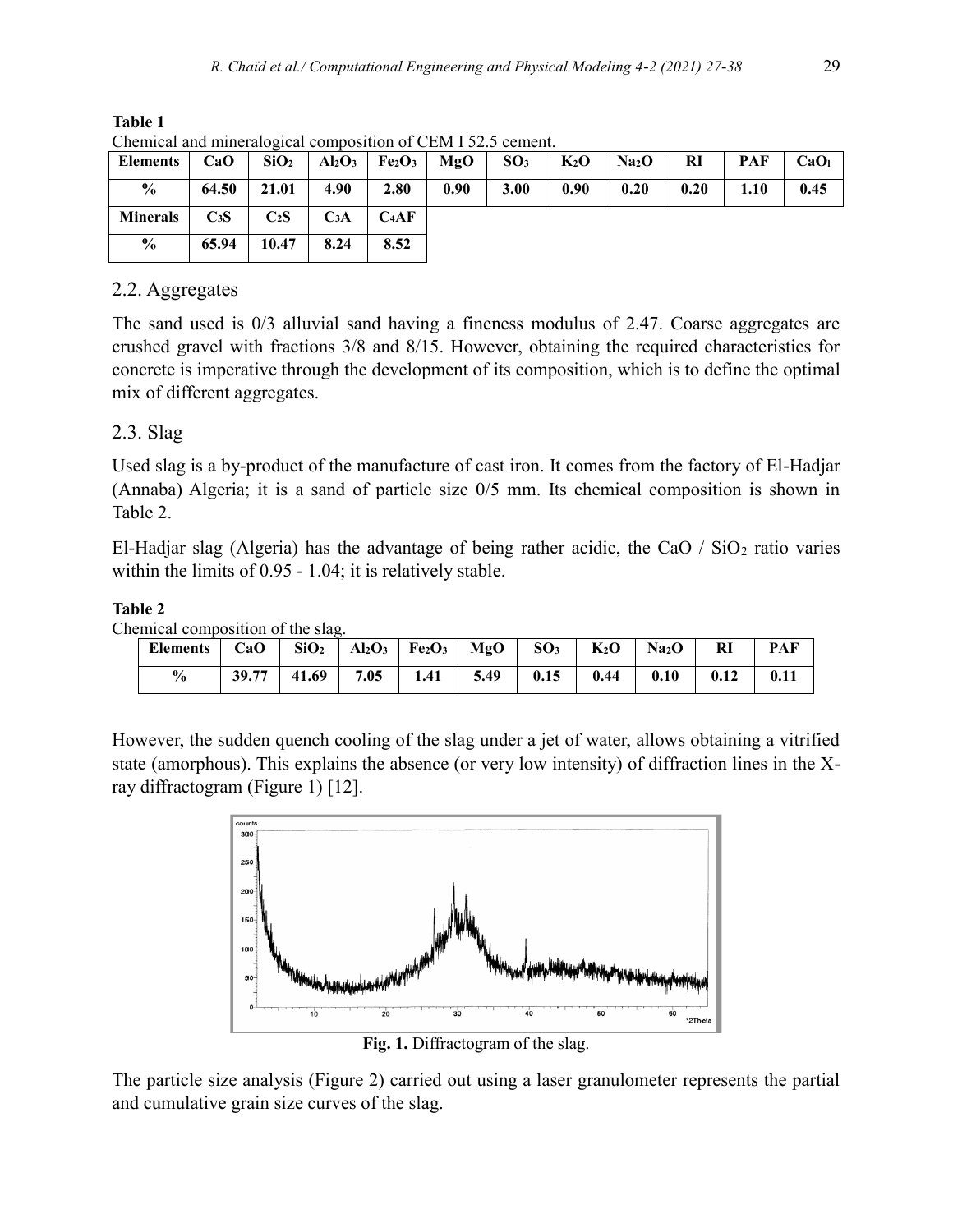A mean continuous particle size between 0.3 and 77 μm can be observed with the following granular classes:

- 90% of particles with a diameter of less than or equal to 77 μm.
- 50% of particles with a diameter of less than or equal to 22 μm.
- 10% of particles with a diameter of less than or equal to 2 μm.



**Fig. 2.** Particle size distribution of the slag.

Besides its pozzolanic power characterized by the combined lime content, the slag having such a particle size ensures the densification of the matrix due to its fine particles which become embedded encrusted between the cement grains.

### 2.4. Superplasticizer

Superplasticizer is a water reducing plasticizer for high performance concrete according to NF EN 934-2 standard provided by the company SIKA. The SIKAMENT FF 86 allows the manufacture of concretes with very low E/C ratio and having very high mechanical strengths at all ages especially at young ages.

# **3. Experimental program**

Two types of high-performance concrete were elaborated: control concrete BC without addition and one concrete BL using blast furnace slag. The compositions of the concretes with and without slag retained for experimental program after optimization are reported in Table 3.

Concrete specimens were kept in their mold in a humid room  $(20 \circ C, 95\% \text{ RH})$  for 24 hours. They were then demolded and immersed in the preservation medium at 3% sodium chloride (NaCl), at 20 ° C until fixed deadlines. This concentration corresponds to the average salinity of the oceans of 35g/l, including 27g/l of NaCl.

Compression tests were carried out at 28, 90 and 365 days, in order to study the strength evolution of the concretes in the aggressive medium. In parallel, hydration of the mixtures was followed by X-ray diffraction. The minerals are observed with SEM, micro analysis which is associated with it makes it possible to confirm their chemical composition.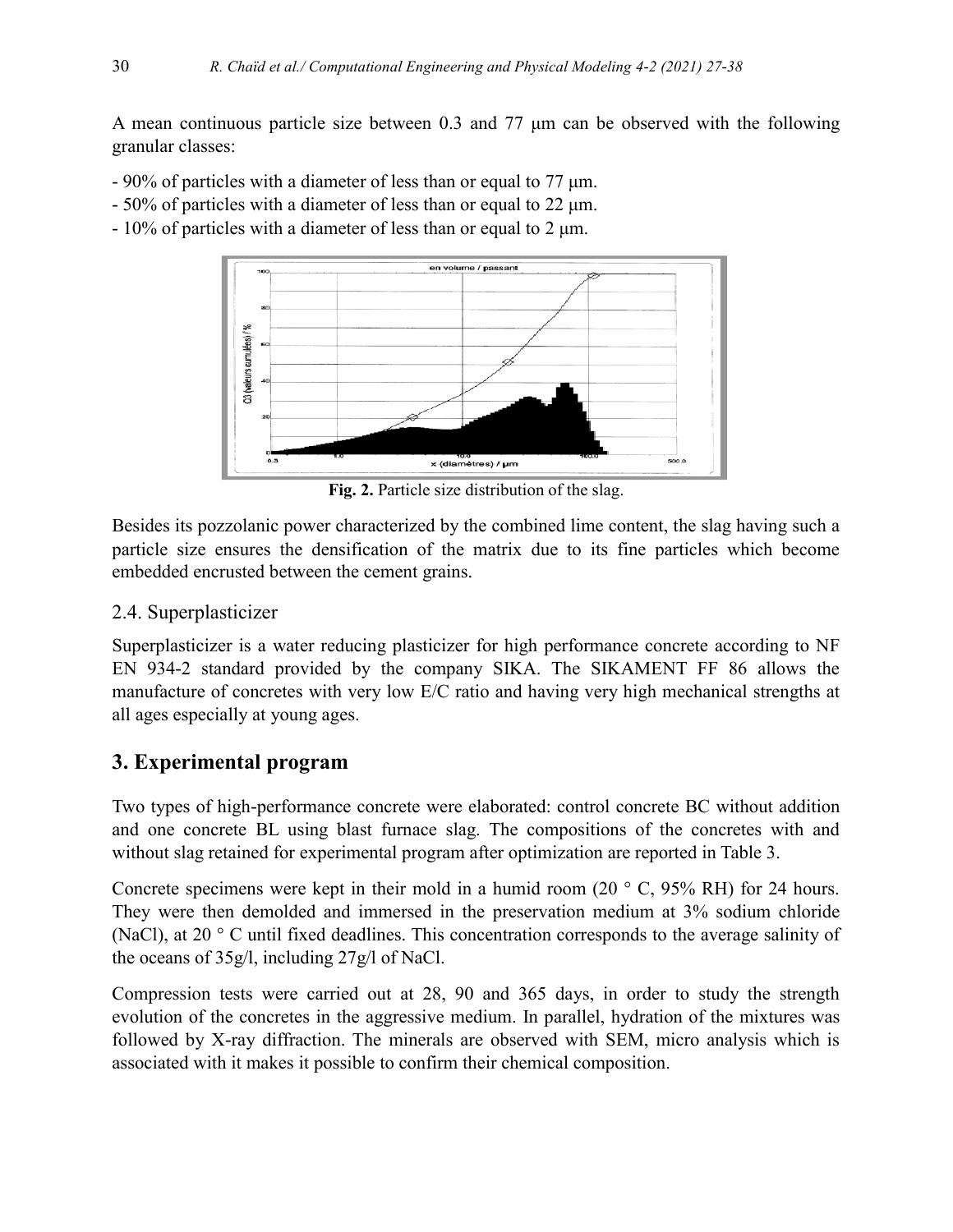| 0 \ 0<br>Constituent | BC  | BL  |
|----------------------|-----|-----|
| <b>Cement</b>        | 500 | 425 |
| Sand                 | 573 | 573 |
| <b>Gravel</b> 3/8    | 130 | 130 |
| Gravel 8/15          | 915 | 915 |
| Water                | 150 | 150 |
| Superplasticizer     | 8   | 8   |
| Slag                 |     | 75  |

**Table 3** Composition of concretes with and without slag (kg/m<sup>3</sup>).

## **4. Experimental results and discussion**

In this work, the advocated approach in the context of sustainable development consists to enhance the blast furnace slag (industrial residue) used as a replacement for a part of cement in the concrete.

These concretes, designed, manufactured and used correctly, can offer higher performance to conventional concrete with Portland cement, both in mechanical properties and durability. Concretes manufactured with this addition can be used in a wide range of applications and in accordance with performance requirements.

#### 4.1. Density

Addition of finely ground slag induced an increase of the concrete density (Figure 3). This is explained by the granular effect which is conditioned by the very high grinding fineness. Furthermore, produced Portlandite by the hydration of clinker grains reacts with  $Al^{3+}$  and  $Si^{4+}$ ions from the hydration of slag to form C-S-H and C4AH<sup>13</sup> increasing the density of the microstructure (pozzolanic effect). These products are major factors in the reduction of chloride ions permeability [13].



**Fig. 3.** Evolution of the concretes density as a function of curing time.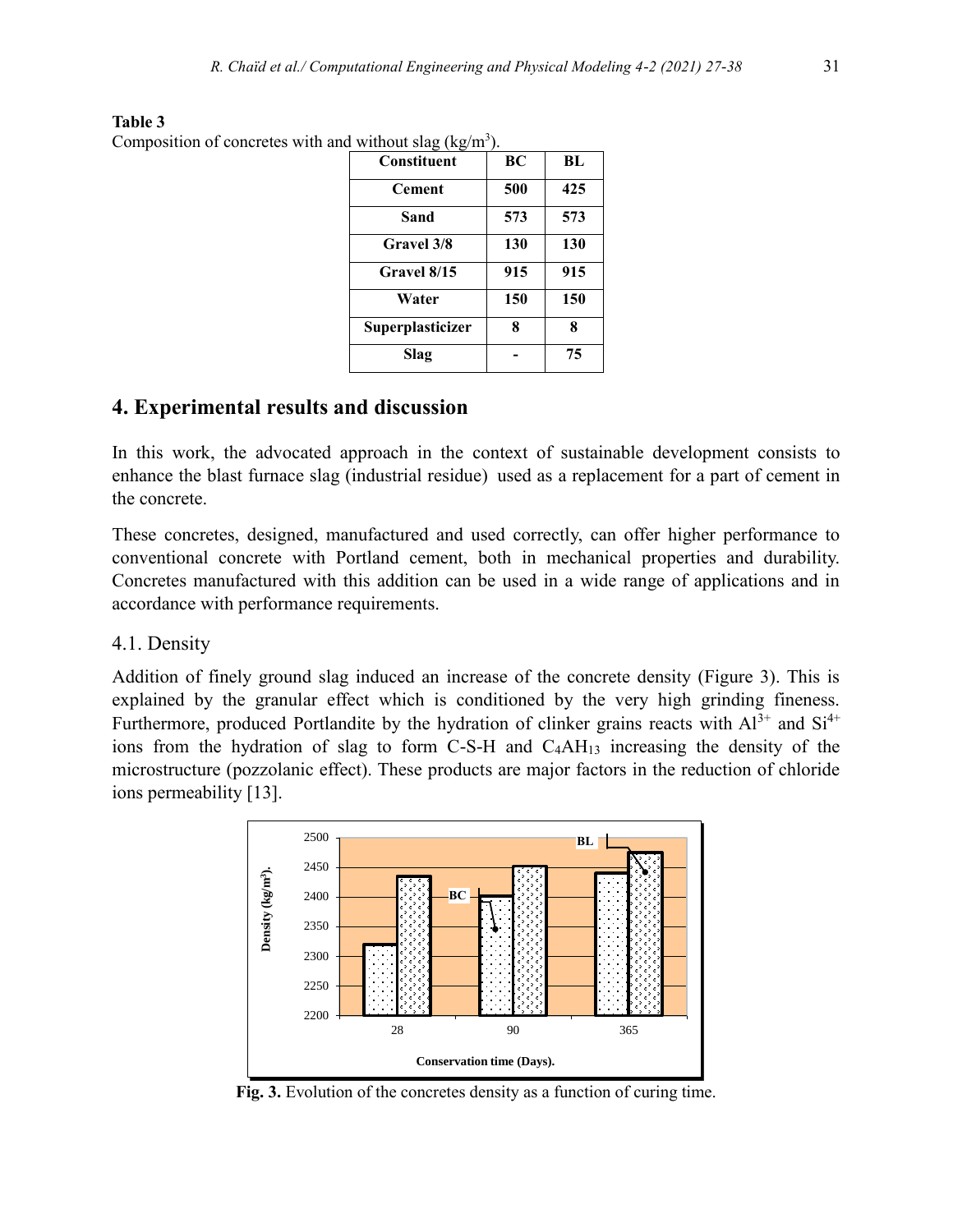## 4.2. Mechanical strengths

The incorporation of slag in concrete generated the reduction of pore size of the hydrated cement paste and therefore, a decrease of permeability and infiltration rate of Cl ions. Concrete containing high volume of slag and correctly cured should, in general, have lower long-term permeability than the corresponding Portland cement concrete and thus provide better protection of the reinforcement against corrosion [14].

Figure 4 shows the increase of strength concrete specimens as a function as curing time in the hydrochloric acid medium. It can be seen that the compressive strengths of concrete with added slag are all higher than those of the reference concrete and exceed 75 MPa. These concretes are therefore considered as high-performance concretes. This quality is not affected by the aggressive environment. Thanks to the use of slag with high fineness in the cementitious matrix.



**Fig. 4.** Evolution of compressive strength as a function of curing time.

On the other hand, slag inclusion increase markedly compressive strength. Due to its high fineness, compressive strength value at 90 and 365 days are on average 50% higher than those of control concrete "which is degraded". This leads an improvement of strength, both from a mechanical point of view and in terms of physical and chemical aggression.

## 4.3. Concrete surface

The first part of this investigation will focus on an experimental study of the mechanical behavior of concrete surface exposed to hydrochloric acid medium. The surface of concrete is most sensitive because drying is faster there and it is more porous than the core of the concrete. Therefore accessible to Cl ions.

The Figure 5 showed that the surface degradation of concrete without slag is significantly increased compared to that of concrete with slag addition, revealing some of the CSH.

The mineralogy and texture of the surface solid for slag concrete are modified by calcium carbonate precipitation, the new surface compositions are characterized mainly by the formation of calcite, factor decreasing permeability of the concretes (Figure 6).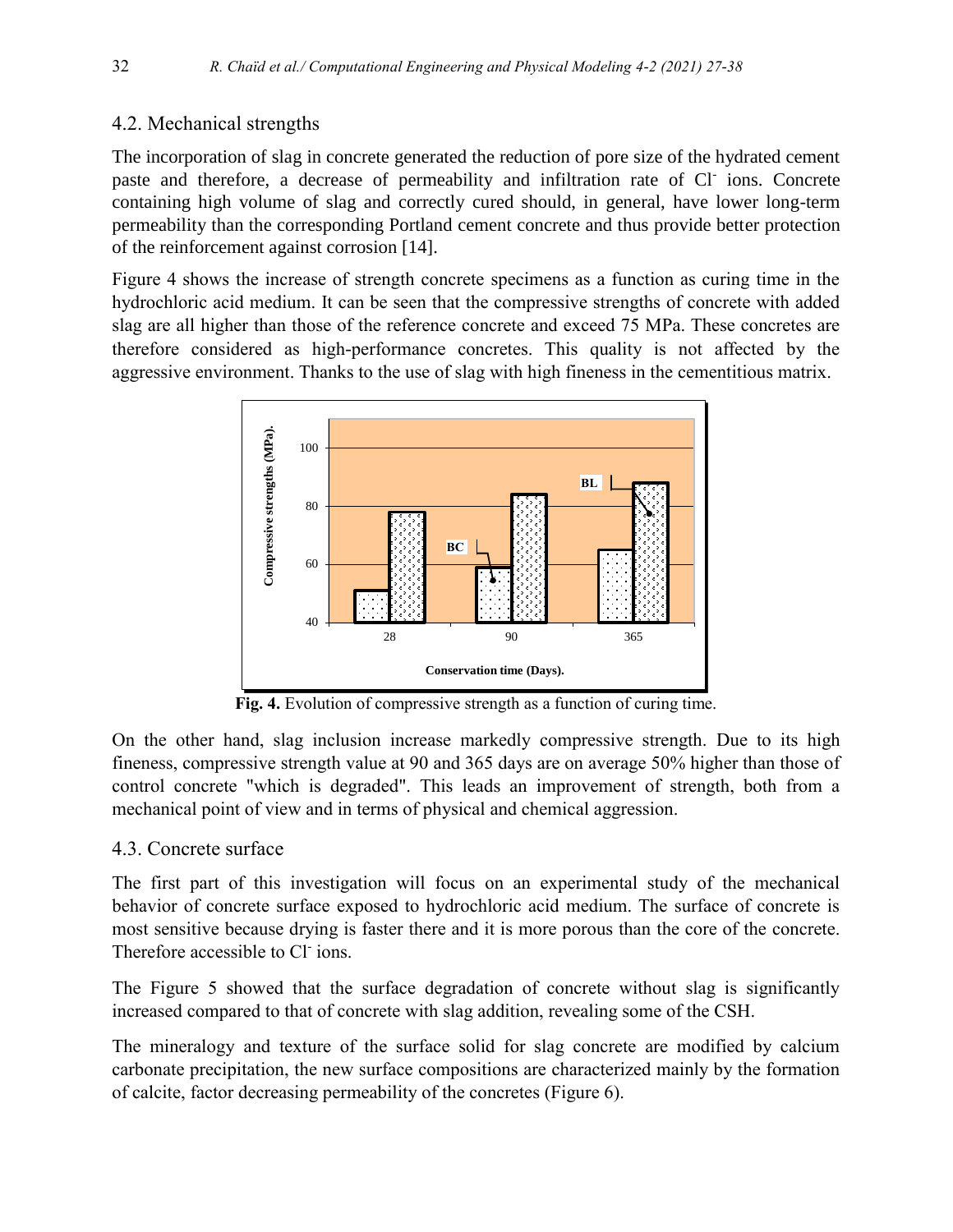

**Fig. 5.** SEM observation of the surface of concrete specimens after 365 days of curing.



Fig. 6. Radiogram of the calcite observed on the surface of various concretes.

Measurements on ordinary concrete of structures regularly beaten by salty spray show that the concentration profile of chlorides generally shows a maximum at a depth of about 1 cm below the surface [15]. The maximum concentration is not measured at the surface because the chlorides are leached by precipitation.

#### 4.4. Internal microstructure

The penetration of Cl ions into the concrete requires the presence of a liquid phase, it also depends on the characteristics of the material and humidification / drying cycles that it undergoes (duration, climatic conditions).

The chloride ions also interact with the cementitious matrix, they can be adsorbed by HSCs or chemically react with certain compounds to give new products (calcium chloroaluminates, in particular hydrated calcium monochloroaluminate, or Friedel salt,  $C_3A.CaCl_2.10H_2O$  [16].



**Fig. 7.** SEM observation of the internal micro-structure of concrete specimens after 365 days of curing.

These chlorides are called "fixed chlorides" or "bound chlorides". Complex ions-matrix interactions are often described by a Freund lich-type non-linear interaction isotherm [17]. The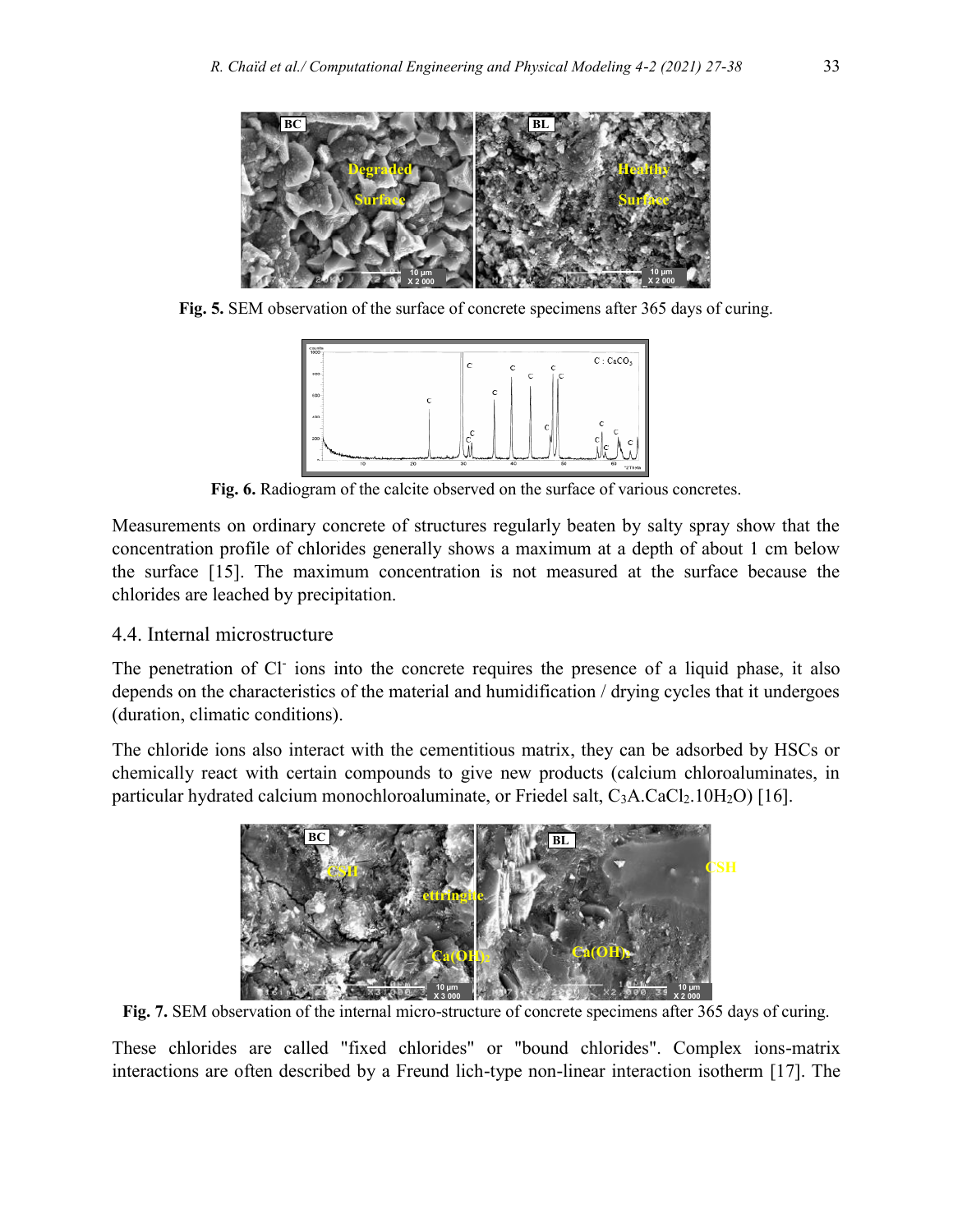fixing of Cl<sup>-</sup> ions depends strongly on the nature of the cement used and mainly on its  $C_3A$ content but C4AF calcium alumino-ferrite. Sulphates also play a significant role [18].

Figure 7 illustrates the shape of the different crystals observed at SEM, for slag concrete with a higher density (Figure 3). CSH are in vitreous form, with a less porous microstructure [19]. Unlike, concrete without slag, hydration products are formed of spiky heaps, with highly porous ettringite-rich zones containing portlandite preceding the healthy core.

The chemical reaction of slag with the Portlandite Ca (OH)<sub>2</sub> leads to production of additional CSH gel which was the main reason for the strength. X-ray diffraction analysis (Figure 8) illustrates the influence of the conservation medium on the different formations. The formed calcium hydrosilicates (CSH) are semi - crystalline or amorphous and difficult to identify by X ray diffraction; only a few lines appear but they are superimposed on the lines of the other crystalline phases [20].



**Fig. 8.** Radiogram of concrete specimens after 365 days of curing.

By adding slag as a cementitious material in the concrete, an additional CSH gel is formed and lime is consumed, leading to a densification of the microstructure and a decrease in capillary porosity. In addition, the slag has Blaine fineness higher than that of cement, fills the tiny voids and accentuates the densification.

The crystalline phases (interior of the specimens) of the various concretes appear identical. However, as hydration develops and the size of the capillary pores decreases, the movements of water in the system become more and more difficult, so that the hydration of large cement particles becomes rather, by diffusion, and the hydration of the anhydrous compounds of the slag concrete is slowed, unlike that of the control concrete.

This is the consequence of the densification of the matrix by promoting the formation of a more compact skeleton and consequently much higher chemical strength (Figure 6). The absence of Xray diffraction lines of the gypsum is noted; it is totally consumed during hydration and contributes to the formation of primary ettringite [21]. In this way, the results of X-ray diffraction analysis corroborate those of the SEM observations.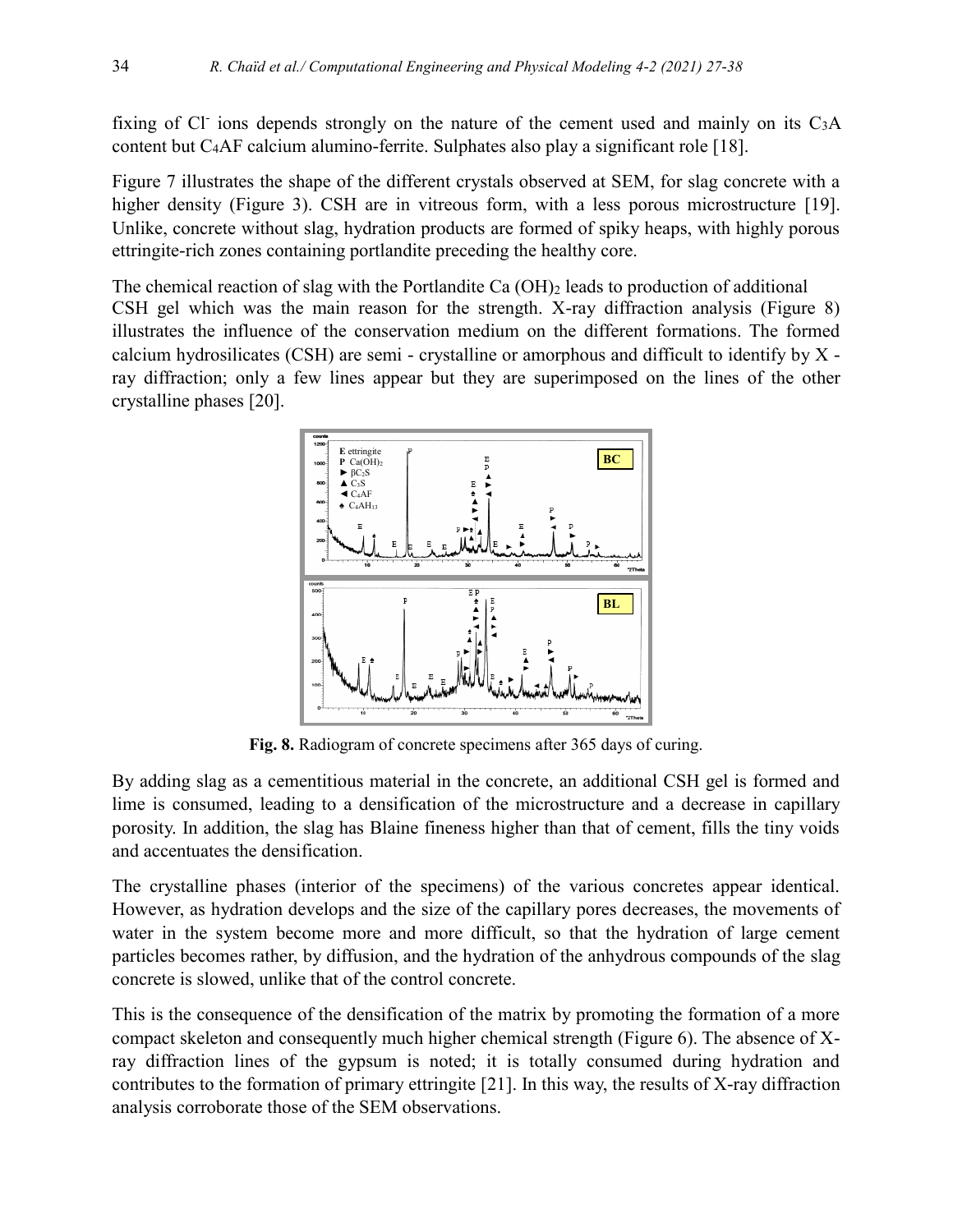Ultrasonic propagation is directly related to the mechanical properties of the material; the phase velocity makes it possible to go back to the density and the compression and shear modules, while the attenuation is linked to its porosity, to its cracking micros and macros, or to the degree of heterogeneity of the material. All this makes it an excellent means of evaluating the properties of materials [22].



**Fig. 9.** Evolution of sound propagation velocities through concrete specimens as a function of curing time.

The compressive strength varies according to the binder class, the age of the concrete, the E/C ratio, the size of the aggregates and the compactness of the concrete. In Figure 9, there is a lower propagation speed for concrete without slag compared to concrete containing slag. This is the major consequence of the increase of the density of micro cracks or even porosities and which results in poorer mechanical characteristics.

If the pore volume and the micro cracks network strongly influence the mechanical resistance, they also condition the potential penetration of aggressive external substances with respect to the structure (water, chlorine, carbon, etc.). It should be noted that the first centimeters or millimeters of the material called "surface concrete" have a significant importance on the durability of the concrete, because they constitute a protective layer.

#### 4.5. Transitional halo

The increase in the impermeability of concrete is also a reflection of the improvement of the transition halo. The hydration of the vitrified slag consumes some of the portlandite resulting from the hydration of the clinker to produce C-S-H. This homogenizes the microstructure of the transition halo (Figure 10), which decreases in thickness until it disappears and its density increases [23].

A global micro analysis is performed  $(x 1000)$  at the contact point matrix - granulate. The concrete incorporating slag addition has a higher Ca/Si ratio (3.9) compared to that of the concrete without slag (3.04), result of the new CSH formations.

For the control concrete, the porous space of the mortars is formed by the porosity (so-called capillary) of the cement paste, by air bubbles trapped during mixing and by the nanometric porosity of the hydrates. It also includes a particular porosity zone at the paste / granulate interface. Finally, there is the presence of microcracks.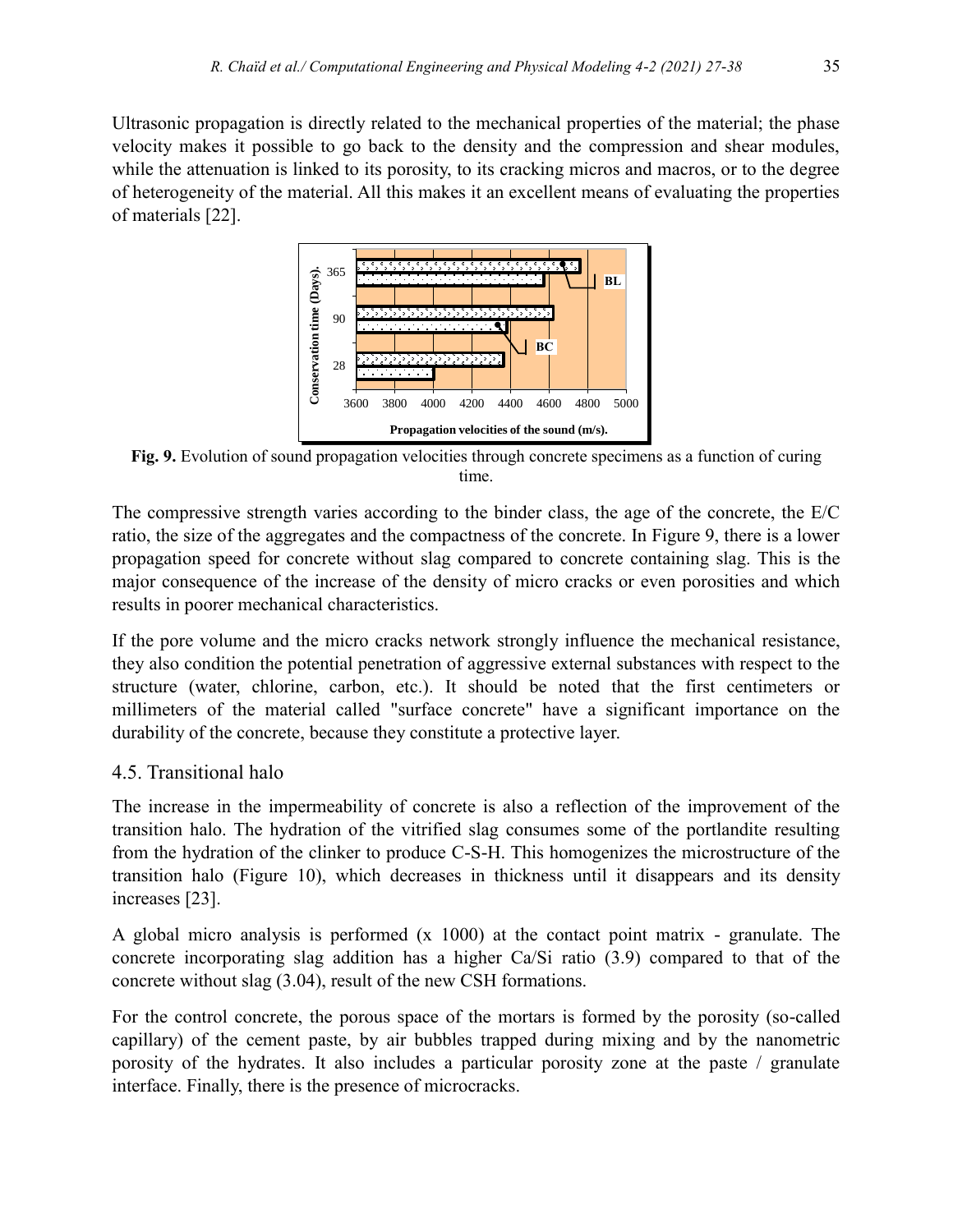On the other hand, the sulfur content in this zone is higher (0.90%) in the control concrete, which explains the strong presence of secondary ettringite in the transition halo observed at the SEM.

This weakens the matrix - gravel interaction and therefore limits the strength of the concrete and its durability to the hydrochloric medium.

It should be emphasized that the aggregate-matrix adhesion state and the state of health of these reinforcements are therefore important questions that builders and users of concrete structures face when carrying out sustainable constructions, especially in aggressive environments. It binds to the lime released during the hydration of the cement and thus contributes to the development of the strength [24].



**Fig. 10.** SEM observation of transition halo of different concretes after 365 days of curing.

# **5. Conclusion**

An experimental program has been undertaken to investigate the performance of concrete containing blast furnace slag as a partial replacement of cement.

The experimental results showed that the use of blast furnace slag in concrete is possible but it requires a high fineness to increase compactness.

The results have shown that:

The microstructure is the key to concrete performance. Its high density ensures a very low porosity as well as a high durability against external aggression.

Blast furnace slag has pozzolanic properties and its small size with large surface area, slag is more efficient. Its particle size varies between 0.3 and 77 μm.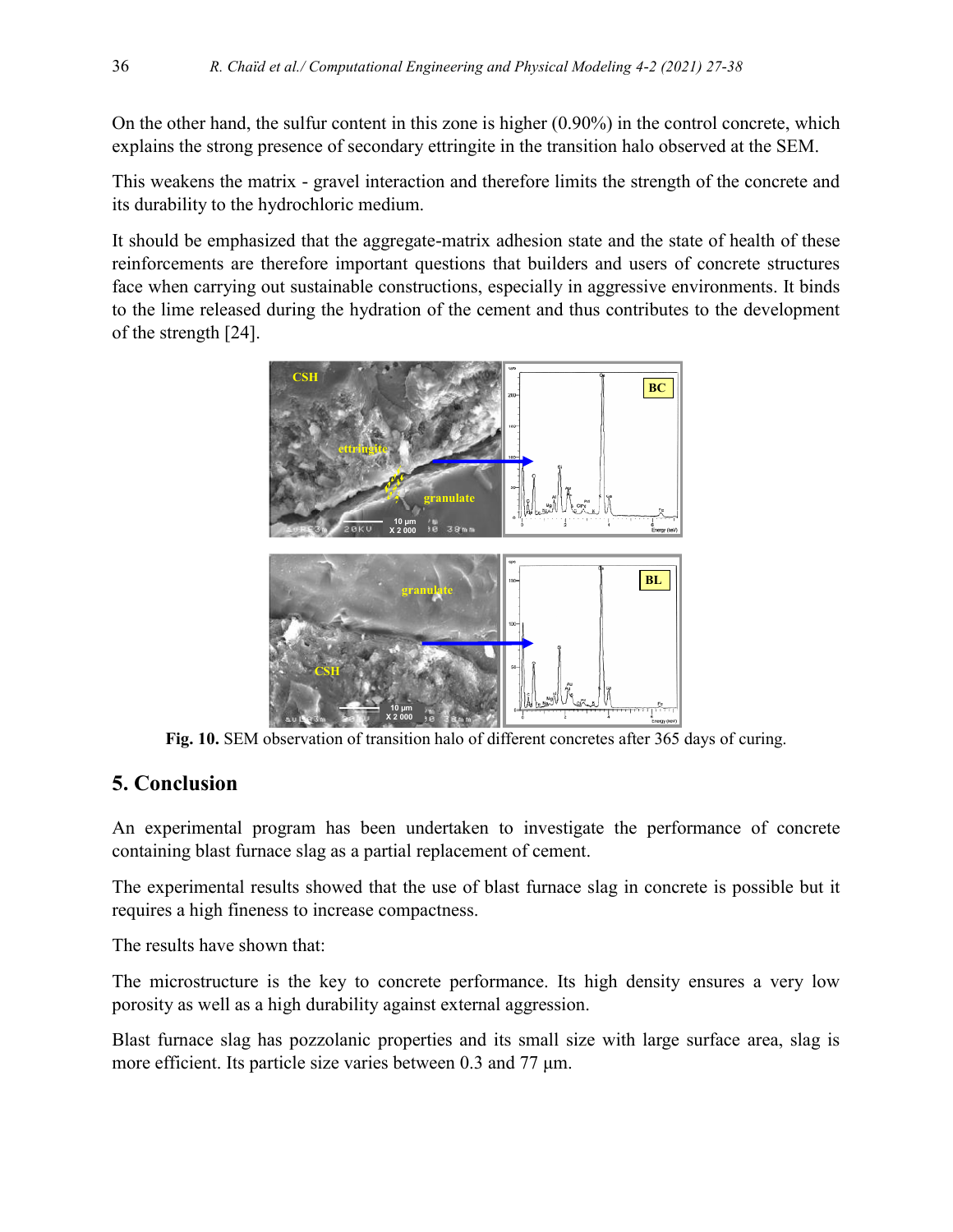In addition to compactness the hardened cement paste around the aggregates, these ultrafine particles also provide a generally more homogeneous filling of the granular skeleton in the thinnest zone. Compactness increases, improving durability.

The binding properties are highlighted when the slag is quenched and very finely ground, the temperature increases its kinetics. X-ray diffraction and SEM observations with micro analysis show that the products formed are semi-crystalline phases similar to those encountered with cement alone.

It should be specified that concrete with blast furnace slag leads to enhance durability against an externally chemically aggressive environment. This results from reducing porosity and consequently the increase of compactness which reduce permeability.

Blast furnace slag do not only contribute to forming a large volume of new hydrated products, capable of reducing the porosity of the concretes, which improves their mechanical strength, but they also help to restructure the bonds of the cement matrix.

# **References**

- [1] Shahmansouri AA, Yazdani M, Ghanbari S, Akbarzadeh Bengar H, Jafari A, Farrokh Ghatte H. Artificial neural network model to predict the compressive strength of eco-friendly geopolymer concrete incorporating silica fume and natural zeolite. J Clean Prod 2021;279:123697. doi:10.1016/j.jclepro.2020.123697.
- [2] Escadeillas G. Les éco-matériaux dans la construction: enjeux et perspectives, Septième édition des Journées scientifiques du Regroupement francophone pour la recherche et la formation sur le béton,(RF) 2B. Toulouse, Fr 2006:19–20.
- [3] Shahmansouri AA, Akbarzadeh Bengar H, Jahani E. Predicting compressive strength and electrical resistivity of eco-friendly concrete containing natural zeolite via GEP algorithm. Constr Build Mater 2019;229:116883. doi:10.1016/j.conbuildmat.2019.116883.
- [4] Shahmansouri AA, Akbarzadeh Bengar H, Ghanbari S. Compressive strength prediction of ecoefficient GGBS-based geopolymer concrete using GEP method. J Build Eng 2020;31:101326. doi:10.1016/j.jobe.2020.101326.
- [5] Samet B, Chaabouni M. Characterization of the Tunisian blast-furnace slag and its application in the formulation of a cement. Cem Concr Res 2004;34:1153–9. doi:10.1016/j.cemconres.2003.12.021.
- [6] S. M, T. Y, H. F, K. K. Properties of concrete using blast-furnace slag cement type A with modified chemical composition. Cem Sci Concr Technol 2010;64:244–50. doi:10.14250/cement.64.244.
- [7] Hossein Rafiean A, Najafi Kani E, Haddad A. Mechanical and Durability Properties of Poorly Graded Sandy Soil Stabilized with Activated Slag. J Mater Civ Eng 2020;32:04019324. doi:10.1061/(ASCE)MT.1943-5533.0002990.
- [8] HASSOUNE M. Etude de la durabilité du béton au contact du milieu marin: effet du rapport E/C 2012.
- [9] Delmi M, Aît-Mokhtar A, Amiri O. Contribution à la modélisation des processus d'hydratation d'un matériau cimentaire. XXIème Rencontres Univ. Génie Civ., 2003, p. 243–50.
- [10] Bessa A, Bigas J-P, Gallias J-L. Evaluation de la contribution liante des additions minérales à la porosité, à la résistance en compression et à la durabilité des mortiers, 22ème rencontres universitaires de génie civil 2004. Google Sch n.d.:1–8.